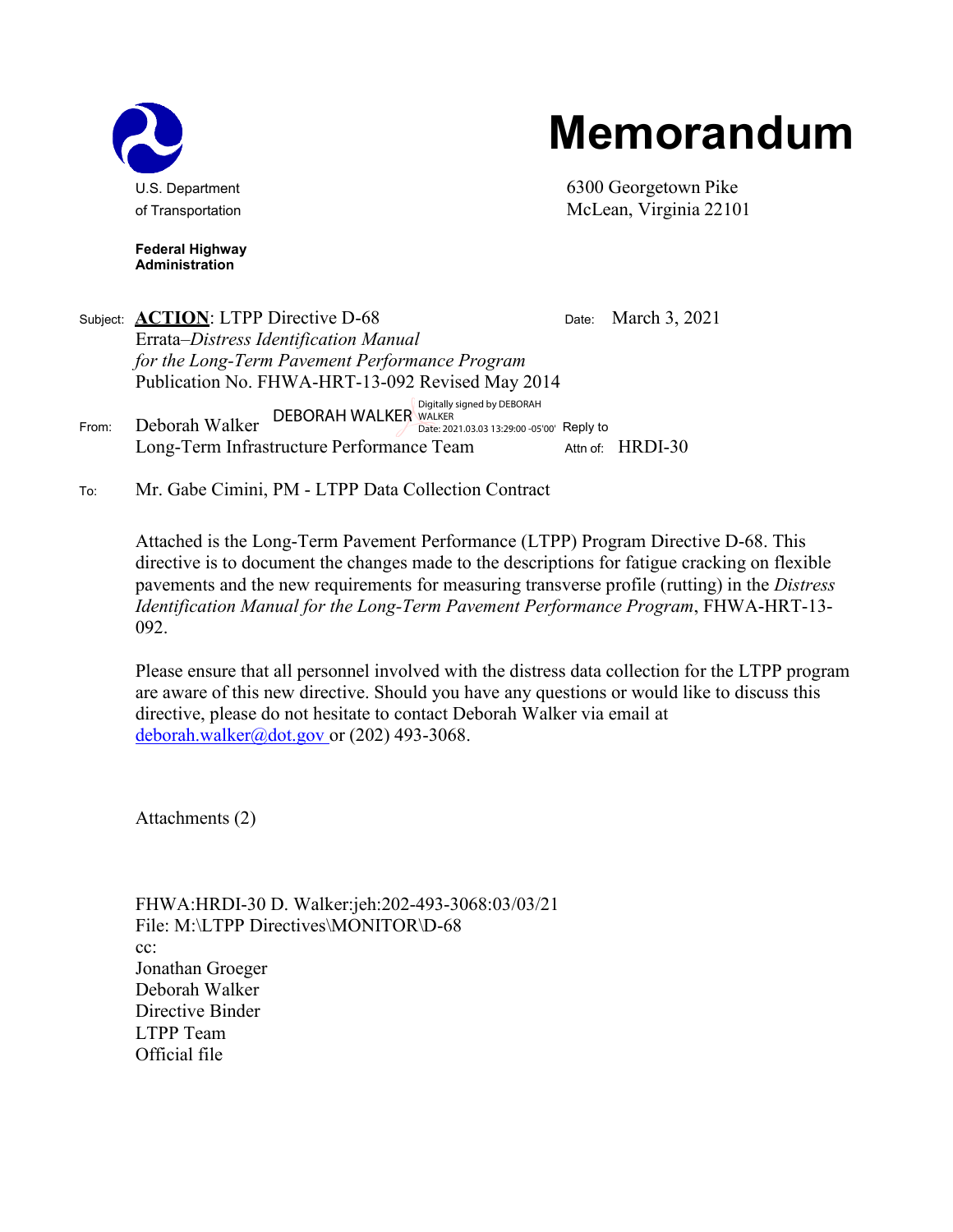## **LONG-TERM PAVEMENT PERFORMANCE PROGRAM DIRECTIVE**



*For the Technical Direction of the LTPP Program*



| <b>Program Area:</b> | Monitoring                                                                                                                                  | <b>Directive Number:</b> D-68 |     |
|----------------------|---------------------------------------------------------------------------------------------------------------------------------------------|-------------------------------|-----|
| Date:                | March 3, 2021                                                                                                                               | <b>Supersedes:</b>            | N/A |
| Subject:             | Errata–Distress Identification Manual<br>for the Long-Term Pavement Performance Program<br>Publication No. FHWA-HRT-13-092 Revised May 2014 |                               |     |

The Long-Term Pavement Performance (LTPP) program performed a review of the descriptions for fatigue cracking on flexible pavements and made changes to the requirements for measuring transverse profile (rutting). The changes made to the descriptions because of this review including the new requirements for measuring transverse profile are documented in the attached errata to the *Distress Identification Manual for the Long-Term Pavement Performance Program*, FHWA-HRT-13-092.

The LTPP data collection contractor shall immediately implement these changes to the program's pavement distress data collection protocols.

Prepared by: FHWA/TSSC Approved by:

JEAN NEHME Digitally signed by JEAN NEHME

Jean A. Nehme, Ph.D., P.E. Long-Term Infrastructure Performance Team Leader (HRDI-30)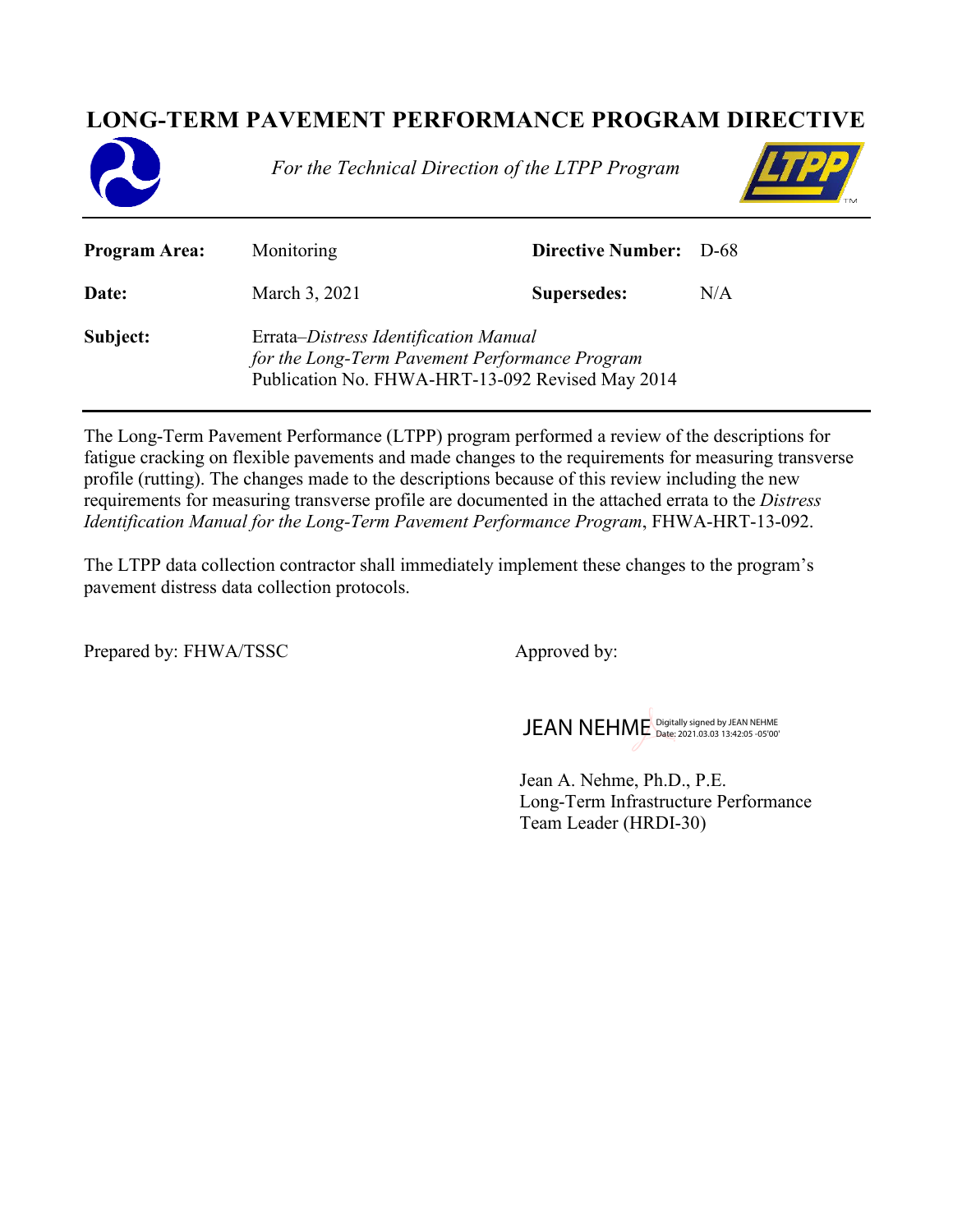## **Errata**

| Date:                        | March 3, 2021                                                                                         |
|------------------------------|-------------------------------------------------------------------------------------------------------|
| Issuing Office:              | Federal Highway Administration—Office of Research, Development,<br>and Technology: Infrastructure R&D |
| Address:                     | Turner-Fairbank Highway Research Center, 6300 Georgetown Pike,<br>McLean, VA 22101                    |
| Name of Document:            | Distress Identification Manual for the Long-Term Pavement<br>Performance Program                      |
| <b>FHWA Publication No.:</b> | <b>FHWA-HRT-13-092</b>                                                                                |

The following changes were made to the description and severity levels for fatigue cracking and the requirements for measuring transverse profile (rutting) described in the document after publication on the Federal Highway Administration website:

| Location | <b>Incorrect</b><br><b>Values</b>       | <b>Corrected Values</b>                                                                                                                                                                                                                                                                                                                                                      |
|----------|-----------------------------------------|------------------------------------------------------------------------------------------------------------------------------------------------------------------------------------------------------------------------------------------------------------------------------------------------------------------------------------------------------------------------------|
| Page 4   | Revision to<br>Description              | This distress is a progressive cracking pattern that can be observed as a<br>series of interconnected meandering mostly longitudinal cracks in the low<br>severity stages and transforms into many-sided, interconnected cracks in an<br>alligator or chicken-wire pattern in the moderate to high severity stages.                                                          |
|          |                                         | The cracking patterns in this category must have a quantifiable area. In<br>most cases these cracks initiate from the wheel path, but are not always<br>constrained to the wheel paths. Areas of shortly spaced $(\leq 0.3 \text{ m})$ transverse<br>cracks in the wheel path are classified as Fatigue Cracking. Fatigue<br>Cracking is also known as "alligator cracking." |
|          |                                         | While this distress is named Fatigue Cracking, it should not be interpreted<br>as representing classical forms of mechanistic-based fatigue cracking since<br>cracks conforming to this definition are not always constrained to wheel<br>path locations.                                                                                                                    |
| Page 4   | Revision to<br>Low<br>Severity<br>Level | An area of cracks with no or only a few connecting cracks; areas of closely<br>spaced $(0.3 \text{ m})$ transverse cracks in the wheel path; cracks are not spalled<br>or sealed; and pumping is not evident.                                                                                                                                                                |